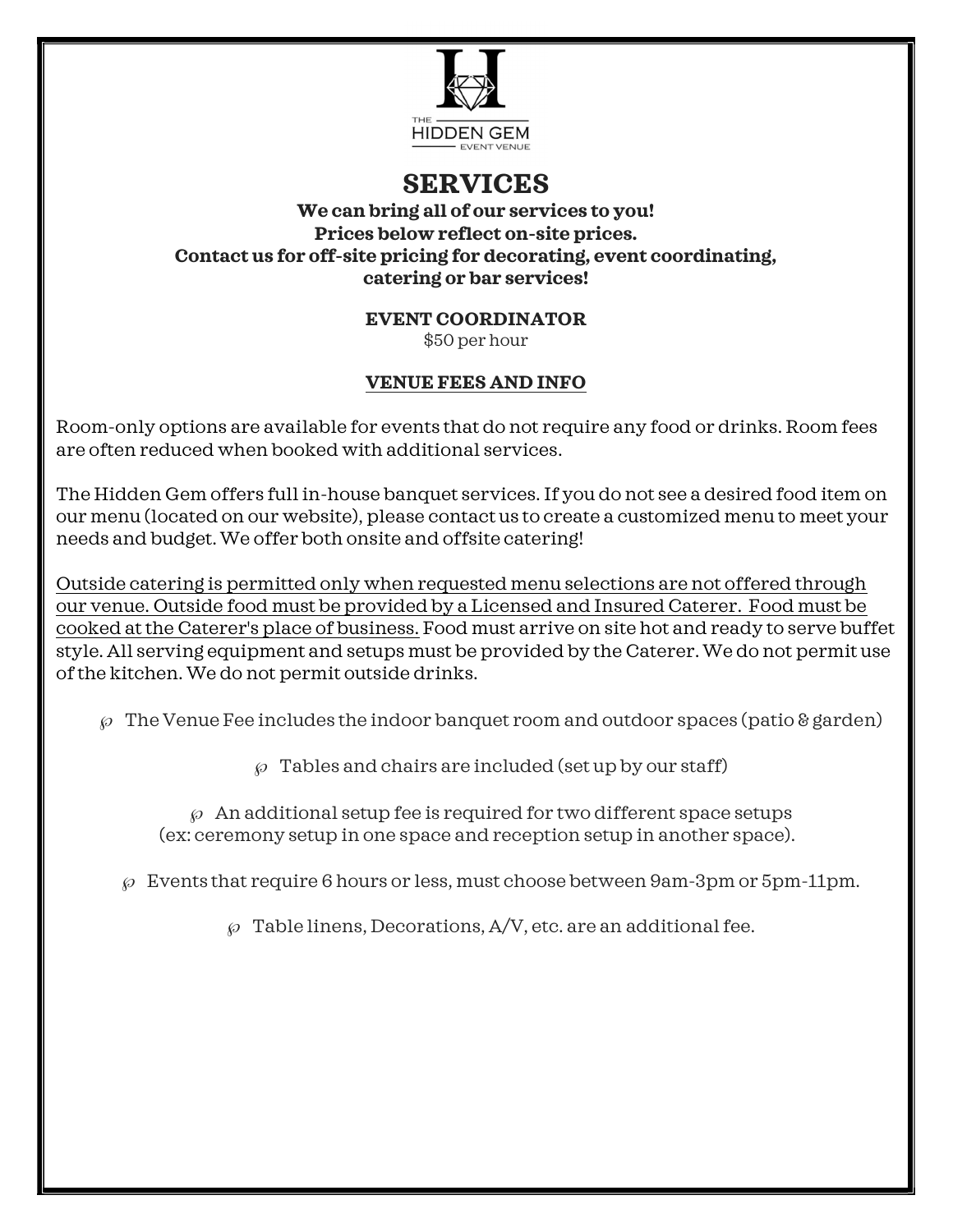

## PEAK SEASON SATURDAYS (May, June, August, September and October)- \$2,500

(Includes 8 hours of use and Tent Fee. \$200 per hour after. Tax and service charges included. Damage deposit not included. This fee is included in on-site package pricing)

## OFF-PEAK SATURDAYS (November – April & July) - \$1250

(Includes 6 hours of use. \$150 per hour after. Tax and service charges included. Damage deposit not included. \$500 tent fee required in July)

## Sundays & Fridays (May, June, August, September and October) - \$1,750

(Includes 6 hours of use and Tent Fee. \$150 per hour after. Tax and service charges included. Damage deposit not included.)

#### Sundays & Fridays (November – April & July) - \$950

(Includes 6 hours of use. \$125 per hour after. Tax and service charges included. Damage deposit not included. \$500 tent fee required in July)

#### Monday-Thursday (all year)- \$450

(Includes 3 hours of use. \$125 per hour after. Tax and service charges included. Does not include damage deposit.)

\*\*A \$300 Refundable Damage Deposit is required for all events without alcohol.\*\*

\*\*A \$500 Refundable Damage Deposit required for all events with alcohol.\*\*

## CEREMONY FEE - \$500

Use of the Banquet Room, Terrace or Garden for 2.5 hours on non-peak dates. Not available on peak dates. Includes the setup of chairs in one of the above spaces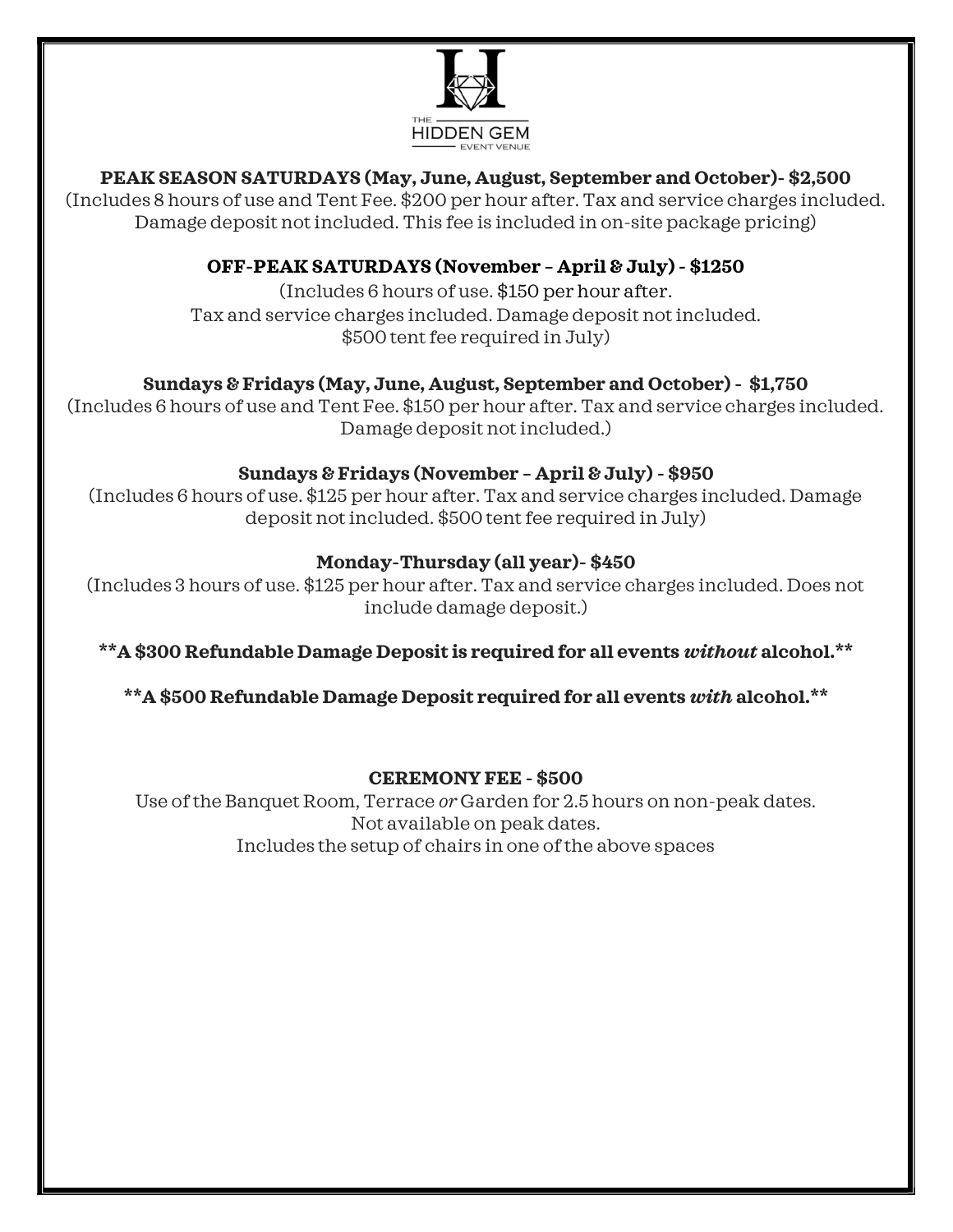

#### **CATERING**

#### (Costs below do not reflect 6% tax or 18% service charge)

We offer on-site and off-site catering! A 40 person minimum is required. Hors d'oeuvres menu beginning at \$12 per person Breakfast Packages beginning at \$10 per person Lunch/Brunch Packages beginning at \$14 per person Dinner Packages beginning at \$16 per person Banquet/Wedding Packages beginning at \$20 per person Dessert Menu beginning at \$4 per person

#### BAR SERVICES

WE ARE LIQUOR LICENSED. NO OUTSIDE ALCOHOL IS PERMITTED ON THE PREMISES AT ANY TIME. ALL BAR SERVICES MUST BE PROVIDED BY THE HIDDEN GEM EVENT VENUE. (See below for more information.)

(Costs below do not reflect 6% tax or 18% service charge) No outside alcohol is permitted on the premises. All alcoholic beverages and bartending services must be purchased from the Hidden Gem. Failure to comply = no damage deposit refund. Hidden Gem Bartender- \$125 (1 Bartender for every 100 Guests) Non-alcoholic bar - \$4 per person (not including mocktails or specialty drinks) Cash Bar - Guests pay for beverages Open Bar - Host pays for beverages Limited Bar (Host pays for selected beverages & Guests pay for any extras) Combination Bar (Open Bar for designated time then Cash Bar) Must be 21+ with an I.D. present to drink alcohol, Wristbands may be required. \*Please see our Bar Menu on the Services page for more information.

#### DECORATIONS

Ceiling Drapery with Centerpiece- Beginning at \$250 Curtain Lights - \$100 Backdrops – Beginning at \$200 Table Centerpieces- Beginning at \$25 per table Lighting (up lights or string lights) – Beginning at \$200 Wedding Arch- Beginning at \$75 Tent Décor- Beginning at \$200 Indoor Uplighting- \$200 Faux Floral or Greenery – Beginning at \$25 per table Real Floral or Greenery – Beginning at \$40 per table Decoration packages can range from \$1,500 - \$20,000+ Please contact us for more information regarding a customized decoration package or estimate.